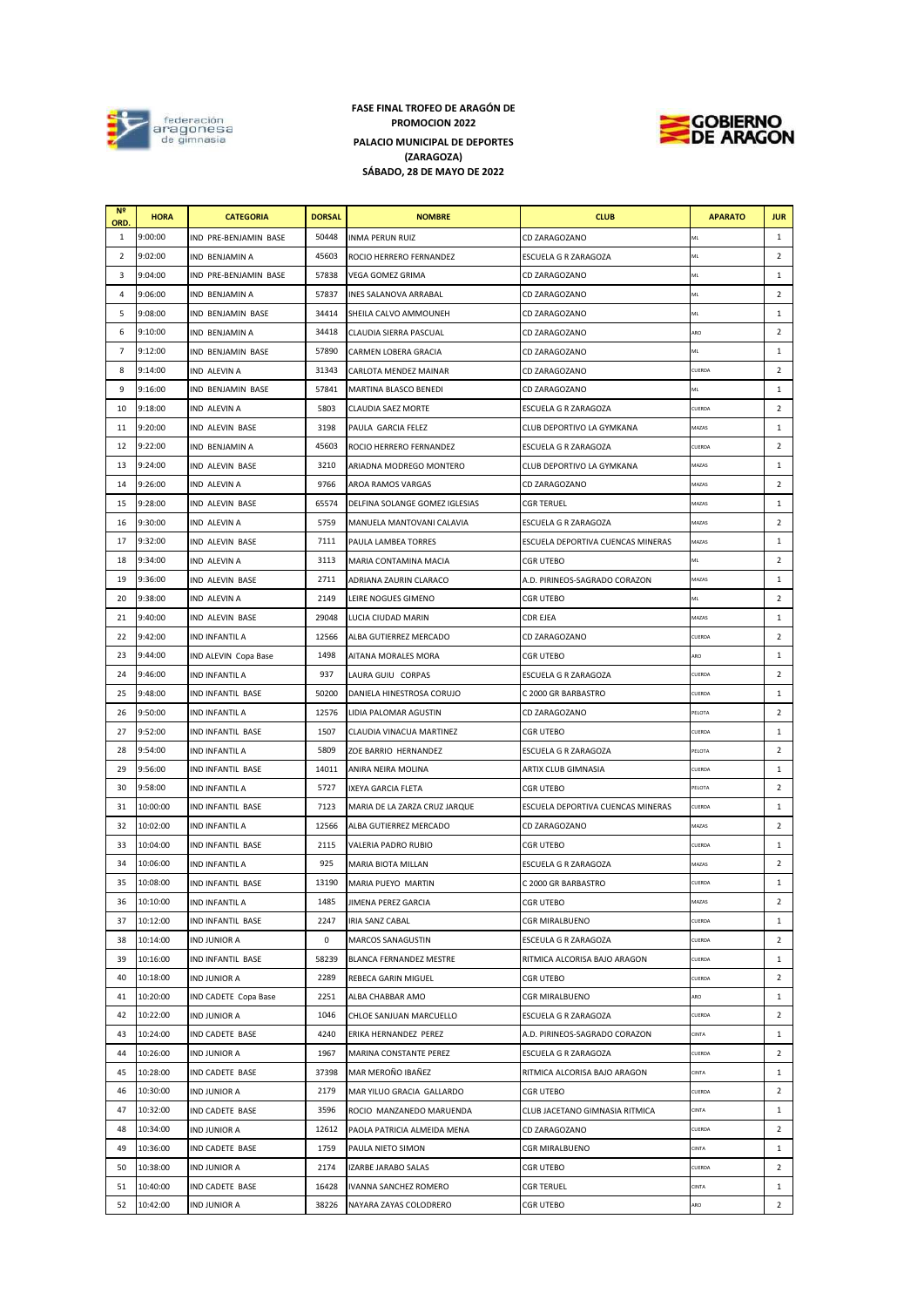| 53       | 10:44:00             | IND CADETE BASE                     | 5872           | ELEONORA LACHEZAROVA STANKOVA               | CDR EJEA                                    | CINTA                         | 1                   |
|----------|----------------------|-------------------------------------|----------------|---------------------------------------------|---------------------------------------------|-------------------------------|---------------------|
| 54       | 10:46:00             | IND JUNIOR A                        | 2031           | ALBA SANCHEZ LUQUE                          | ESCUELA G R ZARAGOZA                        | ARO                           | $\overline{2}$      |
| 55       | 10:48:00             | <b>IND CADETE BASE</b>              | 4101           | AVRIL GASCON GARCES                         | CLUB DEPORTIVO LA GYMKANA                   | CINTA                         | $\mathbf{1}$        |
| 56       | 10:50:00             | IND JUNIOR A                        | 1078           | LUCIA BUENO ALASTUEY                        | ESCUELA G R ZARAGOZA                        | ARO                           | $\overline{2}$      |
| 57       | 10:53:00             | IND JUNIOR A                        | 0              | <b>MARCOS SANAGUSTIN</b>                    | ESCEULA G R ZARAGOZA                        | ARO                           | $\overline{2}$      |
| 58       | 10:55:00             | IND SENIOR A                        | 12692          | LUCIA MARTINEZ LAINEZ                       | CD ZARAGOZANO                               | ARO                           | $\mathbf{1}$        |
| 59       | 10:57:00             | IND JUNIOR A                        | 12601          | HANNAH RAMON PRESTEGAR                      | CD ZARAGOZANO                               | ARO                           | $\overline{2}$      |
| 60       | 11:00:00             | IND JUNIOR A                        | 1046           | CHLOE SANJUAN MARCUELLO                     | ESCUELA G R ZARAGOZA                        | ARO                           | $\overline{2}$      |
| 61       | 11:02:00             | IND SENIOR A                        | 66990          | ALBA SAIZ HERNANDEZ                         | CLUB ESCUELA ESTHER DOMINGUEZ               | ARO                           | $\mathbf{1}$        |
| 62       | 11:04:00             | <b>IND JUNIOR A</b>                 | 1057           | ANDREA GIL TORCAL                           | ESCUELA G R ZARAGOZA                        | CINTA                         | $\overline{2}$      |
| 63       | 11:07:00             | <b>IND JUNIOR A</b>                 | 38226          | NAYARA ZAYAS COLODRERO                      | <b>CGR UTEBO</b>                            | CINTA                         | $\overline{2}$      |
| 64       | 11:09:00             | <b>IND SENIOR A</b>                 | 255            | IRENE RODRIGUEZ ALCAIDE                     | CD ZARAGOZANO                               | MAZAS                         | $\mathbf{1}$        |
| 65       | 11:11:00             | <b>IND JUNIOR A</b>                 | 948            | NAIALA SERRANO REMACHA                      | ESCUELA G R ZARAGOZA                        | CINTA                         | $\overline{2}$      |
| 66       | 11:14:00             | <b>IND JUNIOR A</b>                 | 11825          | SHAYLA NICOLE ANDRADEZ RODRIGUEZ            | CD ZARAGOZANO                               | CINTA                         | $\overline{2}$      |
| 67       | 11:16:00             | <b>IND SENIOR A</b>                 | 12692          | LUCIA MARTINEZ LAINEZ                       | CD ZARAGOZANO                               | PELOTA                        | $\mathbf{1}$        |
| 68       | 11:18:00             | IND JUNIOR A                        | 10623          | NAYARA SANZ FERRUZ                          | CD ZARAGOZANO                               | <b>CINTA</b>                  | $\overline{2}$      |
| 69       | 11:21:00             | IND JUNIOR A                        | 0              | <b>MARCOS SANAGUSTIN</b>                    | ESCEULA G R ZARAGOZA                        | MAZAS                         | $\overline{2}$      |
| 70       | 11:23:00             | IND SENIOR A                        | 66990          | ALBA SAIZ HERNANDEZ                         | CLUB ESCUELA ESTHER DOMINGUEZ               | CINTA                         | $\mathbf{1}$        |
|          |                      |                                     |                | <b>DESCANSO</b>                             |                                             |                               |                     |
| 71       | 11:40:00             | IND SENIOR A                        | 66990          | ALBA SAIZ HERNANDEZ                         | CLUB ESCUELA ESTHER DOMINGUEZ               | MAZAS                         | $\mathbf{1}$        |
| 72       | 11:42:00             | CONJ BENJAMIN Copa Base             | 15             | CGR TERUEL                                  | CGR TERUEL                                  | ML                            | $\overline{2}$      |
| 73       | 11:44:30             | CONJ ALEVIN A                       | 9              | ESCUELA G R ZARAGOZA                        | ESCUELA G R ZARAGOZA                        | AROS                          | $\mathbf{1}$        |
| 74       | 11:47:00             | CONJ ALEVIN Copa Base               | 2              | <b>CGR UTEBO</b>                            | CGR UTEBO                                   | 4 AROS 2 PELOTAS              | $\overline{2}$      |
| 75       | 11:49:30             | CONJ ALEVIN A                       | 1              | CD ZARAGOZANO                               | CD ZARAGOZANO                               | <b>SAROS</b>                  | $\mathbf{1}$        |
| 76       | 11:52:00             | CONJ ALEVIN Copa Base               | 14             | <b>CGR TERUEL</b>                           | CGR TERUEL                                  | 3 AROS 2 PELOTAS<br>5 CUERDAS | $\overline{2}$<br>1 |
| 77<br>78 | 11:54:30<br>11:57:30 | CONJ INFANTIL A<br>CONJ ALEVIN BASE | 11<br>10       | ESCUELA G R ZARAGOZA M<br>CLUB 90 GR HUESCA | ESCUELA G R ZARAGOZA M<br>CLUB 90 GR HUESCA | <b>BAROS 2 PELOTAS</b>        | $\overline{2}$      |
| 79       | 12:00:00             | CONJ INFANTIL A                     | 2              | CD ZARAGOZANO M                             | CD ZARAGOZANO M                             | <b>S CUERDAS</b>              | $\mathbf{1}$        |
| 80       | 12:03:00             | CONJ ALEVIN BASE                    | 14             | CLUB DEPORTIVO LA GYMKANA                   | CLUB DEPORTIVO LA GYMKANA                   | 3 AROS 2 PELOTAS              | $\overline{2}$      |
| 81       | 12:05:30             | CONJ INFANTIL A                     | 3              | CD ZARAGOZANO P                             | CD ZARAGOZANO P                             | 5 CUERDAS                     | $\mathbf{1}$        |
| 82       | 12:08:30             | CONJ INFANTIL Copa Base             | 8              | <b>CDG MONTECANAL</b>                       | CDG MONTECANAL                              | <b>S CINTAS</b>               | $\overline{2}$      |
| 83       | 12:11:30             |                                     |                | <b>CDR EJEA</b>                             |                                             | 5 CINTAS                      | $\overline{2}$      |
|          |                      | CONJ INFANTIL Copa Base             | 10             |                                             | CDR EJEA                                    |                               |                     |
| 84       | 12:14:30             | CONJ INFANTIL A                     | 8              | <b>CGR TERUEL</b>                           | <b>CGR TERUEL</b>                           | <b>CUERDAS</b>                | $\mathbf{1}$        |
| 85       | 12:17:30             | CONJ INFANTIL BASE                  | $\mathbf{1}$   | CD ZARAGOZANO                               | CD ZARAGOZANO                               | 5 CINTAS                      | $\overline{2}$      |
| 86       | 12:20:30             | CONJ INFANTIL A                     | 10             | ESCUELA G R ZARAGOZA P                      | ESCUELA G R ZARAGOZA P                      | <b>5 CUERDAS</b>              | $\mathbf{1}$        |
| 87       | 12:23:30             | CONJ CADETE Copa Base               | $\overline{7}$ | <b>CDG MONTECANAL</b>                       | <b>CDG MONTECANAL</b>                       | 6 MAZAS 2 AROS                | $\overline{2}$      |
| 88       | 12:26:30             | CONJ JUNIOR A                       | 12             | ESCUELA G R ZARAGOZA                        | ESCUELA G R ZARAGOZA                        | 3 PELOTAS 4 MAZAS             | $\mathbf{1}$        |
| 89       | 12:29:30             | CONJ CADETE Copa Base               | 18             | CLUB 90 GR HUESCA M                         | CLUB 90 GR HUESCA M                         | 3 PELOTAS 4 MAZAS             | $\overline{2}$      |
| 90       | 12:32:30             | CONJ JUNIOR A                       | 4              | CD ZARAGOZANO                               | CD ZARAGOZANO                               | 3 PELOTAS 4 MAZAS             | $\mathbf{1}$        |
| 91       | 12:35:30             | CONJ CADETE Copa Base               | 17             | ESCUELA G R ZARAGOZA                        | ESCUELA G R ZARAGOZA                        | 3 PELOTAS 4 MAZAS             | $\mathbf{2}$        |
| 92       | 12:38:30             | CONJ JUNIOR A                       | 6              | <b>CGR UTEBO</b>                            | <b>CGR UTEBO</b>                            | 3 PELOTAS 4 MAZAS             | $\mathbf{1}$        |
| 93       | 12:41:30             | CONJ CADETE Copa Base               | 8              | CLUB RITMICA CUARTE DE HUERVA               | CLUB RITMICA CUARTE DE HUERVA               | 3 PELOTAS 4 MAZAS             | $\overline{2}$      |
| 94       | 12:44:30             | CONJ SENIOR A                       | 5              | CD ZARAGOZANO                               | CD ZARAGOZANO                               | 3 CINTAS 2 PELOTAS            | $\mathbf{1}$        |
| 95       | 12:47:30             | CONJ CADETE Copa Base               | 13             | CLUB JACETANO GIMNASIA RITMICA              | CLUB JACETANO GIMNASIA RITMICA              | 3 PELOTAS 4 MAZAS             | $\overline{2}$      |
| 96       | 12:50:30             | CONJ SENIOR A                       | 14             | CLUB ESCUELA ESTHER DOMINGUEZ               | CLUB ESCUELA ESTHER DOMINGUEZ               | 3 CINTAS 2 PELOTAS            | $\mathbf{1}$        |
| 97       | 12:53:30             | CONJ CADETE Copa Base               | 12             | CD MONCAYO                                  | CD MONCAYO                                  | 3 PELOTAS 4 MAZAS             | $\overline{2}$      |
| 98       | 12:56:30             | CONJ SENIOR A                       | 13             | ESCUELA G R ZARAGOZA                        | ESCUELA G R ZARAGOZA                        | 3 CINTAS 2 PELOTAS            | $\mathbf{1}$        |
| 99       | 12:59:30             | CONJ CADETE Copa Base               | 19             | CLUB 90 GR HUESCA P                         | CLUB 90 GR HUESCA P                         | 3 PELOTAS 4 MAZAS             | $\overline{2}$      |
|          |                      |                                     |                |                                             |                                             |                               |                     |
| 100      | 13:02:30             | CONJ PRIMERA CATEGORIA A            | 15             | CLUB ESCUELA ESTHER DOMINGUEZ               | CLUB ESCUELA ESTHER DOMINGUEZ               | <b>SAROS</b>                  | $\mathbf{1}$        |
| 101      | 13:05:30             | CONJ CADETE BASE                    | 15             | CLUB DEPORTIVO LA GYMKANA                   | CLUB DEPORTIVO LA GYMKANA                   | 3 PELOTAS 4 MAZAS             | $\overline{2}$      |
| 102      | 13:08:30             | CONJ CADETE BASE                    | 13             | RITMICA ALCORISA BAJO ARAGON                | RITMICA ALCORISA BAJO ARAGON                | <b>B PELOTAS 4 MAZAS</b>      | $\overline{2}$      |
|          |                      |                                     |                | <b>JORNADA DE TARDE</b>                     |                                             |                               |                     |
| 103      | 15:30:00             | IND PRE-BENJAMIN C                  | 67903          | NADIA AASRI ANTAL                           | CLUB DEPORTIVO LA GYMKANA                   | ML                            | $\mathbf{1}$        |
| 104      | 15:32:00             | IND ALEVIN C                        | 57982          | LUCIA SANTED TORNE                          | A.D. PIRINEOS-SAGRADO CORAZON               | CUERDA                        | $\overline{2}$      |
| 105      | 15:34:00             | IND PRE-BENJAMIN C                  | 66083          | EVA MARÍA GARCIA CUELLO                     | CLUB 90 GR HUESCA                           | ML                            | $\mathbf{1}$        |
| 106      | 15:36:00             | IND ALEVIN C                        | 36474          | INES ARNEDO GOMEZ                           | DEPORTIVO SANSUEÑA                          | CUERDA                        | $\overline{2}$      |
| 107      | 15:38:00             | IND PRE-BENJAMIN C                  | 68128          | MARTA SANMARTIN JOVER                       | DEPORTIVO SANSUEÑA                          | ML                            | $\mathbf{1}$        |
|          |                      |                                     |                |                                             |                                             |                               |                     |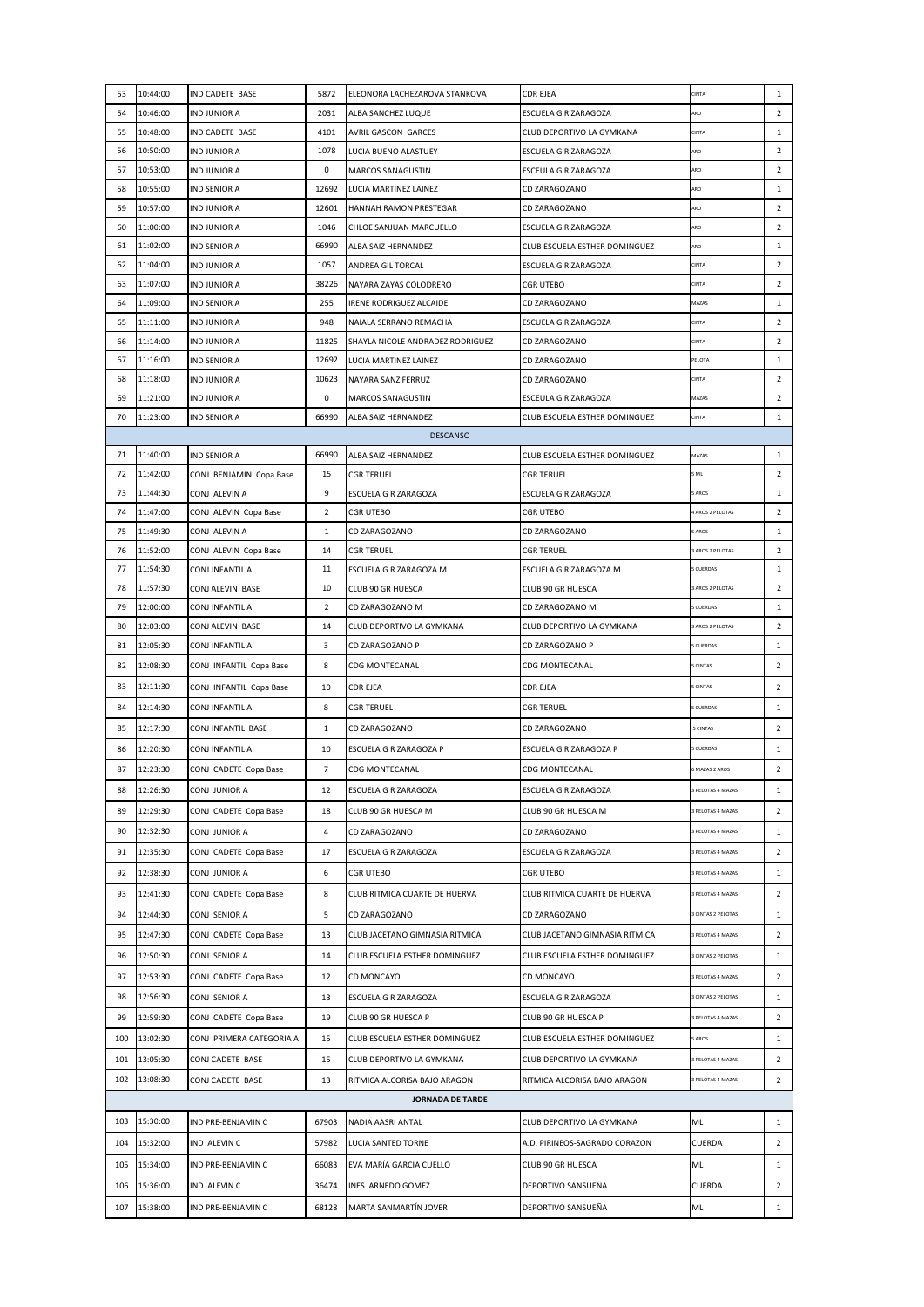|     | 108 15:40:00 | IND ALEVIN C          | 48262 | AMANDA BRAVO LUJAN             | CLUB DEPORTIVO LA GYMKANA         | CUERDA        | $\overline{2}$ |
|-----|--------------|-----------------------|-------|--------------------------------|-----------------------------------|---------------|----------------|
| 109 | 15:42:00     | IND PRE-BENJAMIN C    | 65576 | MAIA NATALIE GOMEZ IGLESIAS    | <b>CGR TERUEL</b>                 | ML            | $\mathbf{1}$   |
|     | 110 15:44:00 | IND ALEVIN C          | 70303 | BELTRAN ASENSIO FIGUEROBA      | CLUB DEPORTIVO LA GYMKANA         | <b>CUERDA</b> | $\overline{2}$ |
| 111 | 15:46:00     | IND PRE-BENJAMIN C    | 68121 | LUCÍA MODREGO ROMEO            | DEPORTIVO SANSUEÑA                | ML            | $\mathbf{1}$   |
|     | 112 15:48:00 | IND ALEVIN C          | 66799 | ANA MARIA COJOCARU COJOCARU    | CLUB DEPORTIVO LA GYMKANA         | CUERDA        | $\overline{2}$ |
|     | 113 15:50:00 | IND PRE-BENJAMIN C    | 67496 | LAIA TORAN MARTELES            | RITMICA MUDEJAR                   | ML            | $\mathbf{1}$   |
|     | 114 15:52:00 | IND ALEVIN C          | 34671 | INES RUIZ CAUDEVILLA           | <b>CDR EJEA</b>                   | CUERDA        | $\overline{2}$ |
|     | 115 15:54:00 | IND PRE-BENJAMIN C    | 69432 | <b>VERA TORRIJO PLOU</b>       | <b>CGR TERUEL</b>                 | ML            | $\mathbf{1}$   |
|     | 116 15:56:00 | IND ALEVIN C          | 67523 | JENNY LUCIA GONZALEZ ARENAS    | RITMICA MUDEJAR                   | CUERDA        | $\overline{2}$ |
|     | 117 15:58:00 | IND PRE-BENJAMIN C    | 72495 | CARLA UBEDA MARTINEZ           | RITMICA ALCORISA BAJO ARAGON      | ML            | $\mathbf{1}$   |
|     | 118 16:00:00 | IND ALEVIN C          | 33295 | LEYRE PEREZ IZQUIERDO          | RITMICA MUDEJAR                   | CUERDA        | $\overline{2}$ |
| 119 | 16:02:00     | IND PRE-BENJAMIN C    | 66084 | ROCIO BIESCAS LOPEZ            | CLUB 90 GR HUESCA                 | ML            | $\mathbf{1}$   |
|     | 120 16:04:00 | IND ALEVIN C          | 8416  | ANDREEA ISABEL CALIN CIOCIRLAN | CLUB RITMICA MONZON               | CUERDA        | $\overline{2}$ |
|     | 121 16:06:00 | IND PRE-BENJAMIN B    | 67623 | <b>IRENE MORLANS CANALES</b>   | CDR EJEA                          | ML            | $\mathbf{1}$   |
|     | 122 16:08:00 | IND ALEVIN C          | 67487 | VALERIA ARTERO SANZ            | RITMICA MUDEJAR                   | CUERDA        | $\overline{2}$ |
|     | 123 16:10:00 | IND PRE-BENJAMIN B    | 72496 | MARÍA ALLOZA ROQUETA           | RITMICA ALCORISA BAJO ARAGON      | ML            | $\mathbf{1}$   |
|     | 124 16:12:00 | IND ALEVIN C          | 60292 | NATALIA DEL CASTILLO DOMINGO   | RITMICA MUDEJAR                   | CUERDA        | $\overline{2}$ |
|     | 125 16:14:00 | IND PRE-BENJAMIN B    | 67624 | ANA OCA ABADÍA                 | <b>CDR EJEA</b>                   | ML            | $\mathbf{1}$   |
| 126 | 16:16:00     | IND ALEVIN C          | 11253 | VEGA GRACIA OZALLA             | CLUB JACETANO GIMNASIA RITMICA    | CUERDA        | $\overline{2}$ |
| 127 | 16:18:00     | IND PRE-BENJAMIN B    | 50371 | ANA HERRANDO PONZ              | CLUB DEPORTIVO LA GYMKANA         | ML            | $\mathbf{1}$   |
|     | 128 16:20:00 | IND ALEVIN C          | 33340 | LUCIA PELLEJERO ZORRAQUINO     | RITMICA MUDEJAR                   | <b>CUERDA</b> | $\overline{2}$ |
|     | 129 16:22:00 | IND PRE-BENJAMIN B    | 66173 | AITANA SANCHEZ BARRA           | ARTIX CLUB GIMNASIA               | ML            | $\mathbf{1}$   |
|     | 130 16:24:00 | IND ALEVIN C          | 65579 | MARTA SANZ BRAVO               | CLUB RITMICA MONZON               | CUERDA        | $\overline{2}$ |
| 131 | 16:26:00     | IND PRE-BENJAMIN B    | 69496 | ELIA GARCIA GIMENEZ            | C ARCO IRIS DE CASPE              | ML            | $\mathbf{1}$   |
| 132 | 16:28:00     | IND ALEVIN B          | 34144 | ALICIA CRISTINA BORRAS SALAS   | A.D. PIRINEOS-SAGRADO CORAZON     | CUERDA        | $\overline{2}$ |
|     | 133 16:30:00 | IND PRE-BENJAMIN B    | 58302 | <b>CARLA TORRES GAMIR</b>      | <b>CGR TERUEL</b>                 | ML            | $\mathbf{1}$   |
|     | 134 16:32:00 | IND ALEVIN B          | 45891 | VEGA MOLINER LAZARO            | <b>CGR UTEBO</b>                  | CUERDA        | $\overline{2}$ |
|     | 135 16:34:00 | IND PRE-BENJAMIN B    | 66246 | VALERIA DE LARA DUANY          | CLUB 90 GR HUESCA                 | ML            | $\mathbf{1}$   |
| 136 | 16:36:00     | IND ALEVIN B          | 58387 | ANA BUENO SIMON                | A.D. CORAZONISTAS                 | CUERDA        | $\overline{2}$ |
| 137 | 16:38:00     | IND BENJAMIN B        | 44811 | LUCIA VOLTAN PEREZ             | CLUB 90 GR HUESCA                 | ML            | $\mathbf{1}$   |
|     | 138 16:40:00 | <b>IND ALEVIN B</b>   |       | 34673 CLAUDIA ABADIA AISA      | <b>CDR EJEA</b>                   | <b>CUERDA</b> | $\overline{2}$ |
| 139 | 16:42:00     | <b>IND BENJAMIN B</b> | 67899 | LAYRA SCARLET CRUZ MARTINEZ    | CLUB DEPORTIVO LA GYMKANA         | ML            | $\mathbf{1}$   |
|     | 140 16:44:00 | IND ALEVIN B          |       | 36473 ALMUDENA ORTIZ PABLOS    | DEPORTIVO SANSUEÑA                | CUERDA        | $\overline{2}$ |
|     | 141 16:46:00 | IND BENJAMIN B        | 50957 | PAULA BRASA ROBLEDO            | CLUB DEPORTIVO LA GYMKANA         | ML            | $\mathbf{1}$   |
|     | 142 16:48:00 | IND ALEVIN B          | 68188 | <b>ISABEL VICENTE MARCOS</b>   | CD ZARAGOZANO                     | CUERDA        | $\overline{2}$ |
|     | 143 16:50:00 | IND BENJAMIN B        | 67502 | CLAUDIA ALAMAN BLASCO          | RITMICA MUDEJAR                   | ML            | $\mathbf{1}$   |
|     | 144 16:52:00 | IND ALEVIN B          | 2724  | VALERIA IZAGUERRI ALONSO       | A.D. PIRINEOS-SAGRADO CORAZON     | CUERDA        | $\overline{2}$ |
|     | 145 16:54:00 | IND BENJAMIN B        | 52631 | SUSANA MARTINEZ VARGAS         | CDR EJEA                          | ML            | $\mathbf{1}$   |
|     | 146 16:56:00 | IND ALEVIN B          | 4281  | AITANA HERRERA ALONSO          | CLUB JACETANO GIMNASIA RITMICA    | CUERDA        | $\overline{2}$ |
| 147 | 16:58:00     | IND BENJAMIN B        | 70693 | <b>EMMA CHICON BROTO</b>       | A.D. CORAZONISTAS                 | ML            | $\mathbf{1}$   |
|     | 148 17:00:00 | IND ALEVIN B          | 3045  | MARIA SANCHEZ GARCES           | CLUB JACETANO GIMNASIA RITMICA    | CUERDA        | $\overline{2}$ |
|     | 149 17:02:00 | IND BENJAMIN B        | 34636 | SARA ARPAL BUISAN              | C ARCO IRIS DE CASPE              | ML            | $\mathbf{1}$   |
|     | 150 17:04:00 | IND ALEVIN B          | 35196 | SHEILA PARRADO MONTANE         | C ARCO IRIS DE CASPE              | CUERDA        | $\overline{2}$ |
|     | 151 17:06:00 | IND BENJAMIN B        | 36080 | ERIKA MARIA TODERITA           | CD ZARAGOZANO                     | ML            | $\mathbf{1}$   |
|     | 152 17:08:00 | IND ALEVIN B          | 3036  | MARA GIL AINSA                 | CLUB JACETANO GIMNASIA RITMICA    | CUERDA        | $\overline{2}$ |
|     | 153 17:10:00 | IND BENJAMIN B        | 51184 | MARIA ACEDO BÁGUENA            | CGR MIRALBUENO                    | ML            | $\mathbf{1}$   |
|     | 154 17:12:00 | IND ALEVIN B          | 58341 | ELSA OMEDAS GONZALEZ           | RITMICA ALCORISA BAJO ARAGON      | CUERDA        | $\overline{2}$ |
|     | 155 17:14:00 | IND BENJAMIN B        | 52856 | LUCIA PINILLA BLASCO           | CGR UTEBO                         | ML            | $\mathbf{1}$   |
|     | 156 17:16:00 | IND ALEVIN B          | 69031 | MANUELA VIZOSO TRAID           | ESCUELA G R ZARAGOZA              | CUERDA        | $\overline{2}$ |
|     | 157 17:18:00 | IND BENJAMIN B        | 33764 | EMMA MARCO OTERO               | C ARCO IRIS DE CASPE              | ML            | $\mathbf{1}$   |
|     | 158 17:20:00 | IND ALEVIN B          | 8172  | MIRIAM LALUEZA ARENAS          | ESCUELA DEPORTIVA CUENCAS MINERAS | CUERDA        | $\overline{2}$ |
|     |              |                       |       |                                |                                   |               |                |
| 159 | 17:22:00     | IND BENJAMIN B        | 51183 | SONIA CORDON BARANDA           | CGR MIRALBUENO                    | ML            | $\mathbf{1}$   |
|     | 160 17:24:00 | IND ALEVIN B          | 67174 | MEREDITH MONTOYA ORTIZ         | ESCUELA R. MARIA DE HUERVA        | CUERDA        | $\overline{2}$ |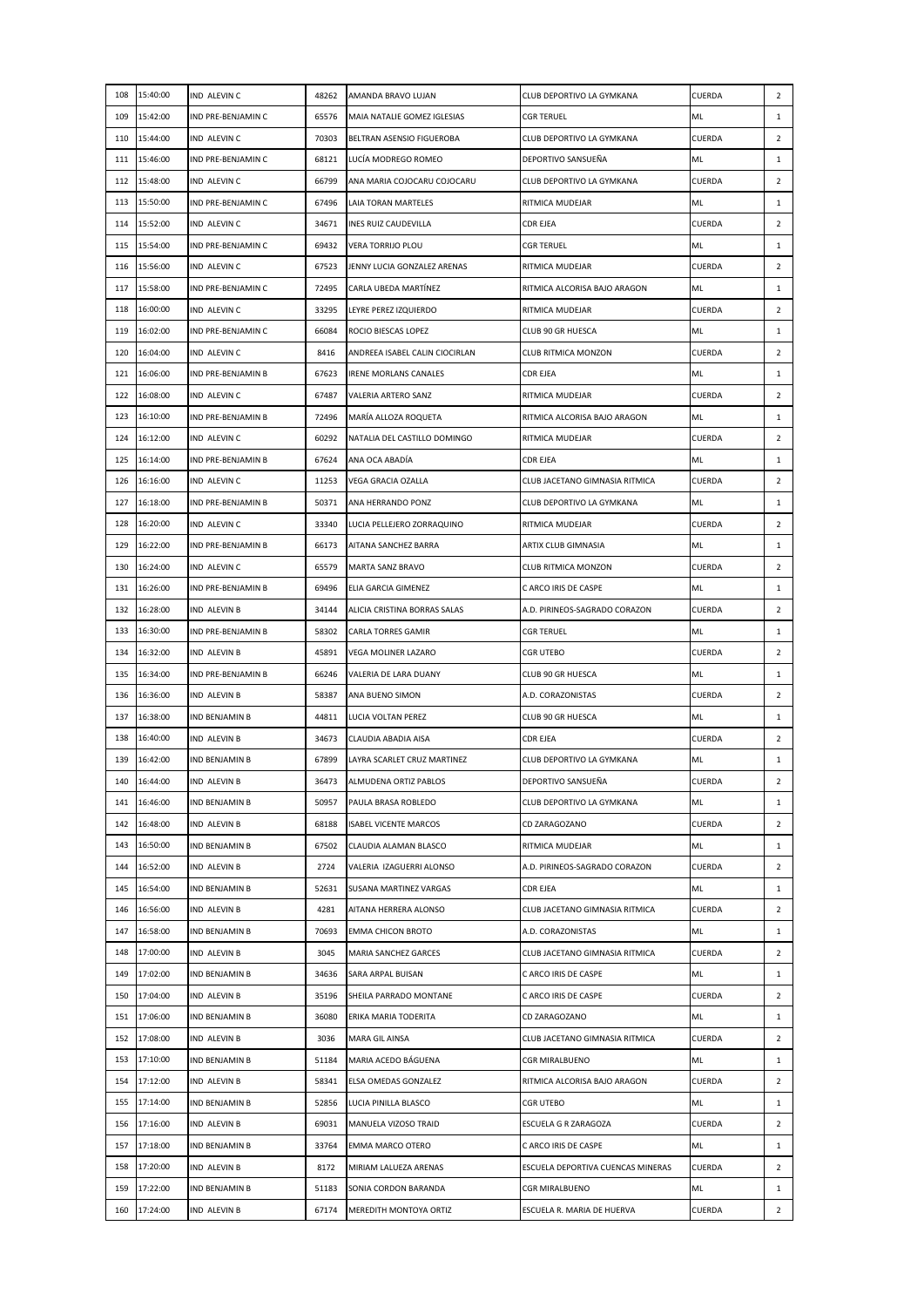| 161 | 17:26:00     | IND BENJAMIN B      | 52270        | JANA VISANZAY ROMAN                | ARTIX CLUB GIMNASIA                | ML            | $\mathbf{1}$   |
|-----|--------------|---------------------|--------------|------------------------------------|------------------------------------|---------------|----------------|
| 162 | 17:28:00     | IND ALEVIN AUT- A   | 37403        | NEREA TORROBA PABLO                | CLUB DEPORTIVO LA GYMKANA          | <b>CUERDA</b> | $\overline{2}$ |
| 163 | 17:30:00     | IND ALEVIN AUT- A   | 1542         | <b>IRENE GASPAR ROCHE</b>          | <b>CGR UTEBO</b>                   | CUERDA        | $\overline{2}$ |
| 164 | 17:32:00     | IND ALEVIN AUT- A   | 35229        | ANGELA RUBER MASCARAY              | <b>CGR MIRALBUENO</b>              | CUERDA        | $\overline{2}$ |
| 165 | 17:34:00     | IND ALEVIN AUT- A   | 1493         | PILAR MORENO QUINTANILLA           | <b>CGR UTEBO</b>                   | CUERDA        | $\overline{2}$ |
| 166 | 17:36:00     | IND ALEVIN AUT- A   | 35538        | MANUELA DE LA HOZ DE MIGUEL        | <b>CGR MIRALBUENO</b>              | CUERDA        | $\overline{2}$ |
|     | 167 17:38:00 | IND ALEVIN AUT- A   | 35634        | VEGA MARIA VELA SEGURA             | POLID SAN AGUSTIN                  | CUERDA        | $\overline{2}$ |
|     |              |                     |              | <b>DESCANSO</b>                    |                                    |               |                |
| 168 | 18:00:00     | CONJ PRE-BENJAMIN B | 24           | ESCUELA DEPORTIVA CUENCAS MINERAS  | ESCUELA DEPORTIVA CUENCAS MINERAS  | ML            | $\overline{2}$ |
| 169 | 18:02:30     | CONJ ALEVIN C       | 6            | CLUB JACETANO GIMNASIA RITMICA "L" | CLUB JACETANO GIMNASIA RITMICA "L" | 5 AROS        | $\mathbf{1}$   |
| 170 | 18:05:00     | CONJ PRE-BENJAMIN B | 41           | <b>CDG MONTECANAL</b>              | CDG MONTECANAL                     | ML            | $\overline{2}$ |
| 171 | 18:07:30     | CONJ ALEVIN C       | 30           | ESCUELA G R ZARAGOZA P             | ESCUELA G R ZARAGOZA P             | 5 AROS        | $\mathbf{1}$   |
|     | 172 18:10:00 | CONJ PRE-BENJAMIN B | 17           | CGR UTEBO M                        | CGR UTEBO M                        | ML            | $\overline{2}$ |
|     | 173 18:12:30 | CONJ ALEVIN C       | 12           | <b>ESPACIO RITMICA</b>             | <b>ESPACIO RITMICA</b>             | 5 AROS        | $\mathbf{1}$   |
|     | 174 18:15:00 | CONJ PRE-BENJAMIN B | 14           | CGR UTEBO P                        | CGR UTEBO P                        | ML            | $\overline{2}$ |
| 175 | 18:17:30     | CONJ ALEVIN C       | $\mathbf{1}$ | CLUB RITMICA CUARTE DE HUERVA      | CLUB RITMICA CUARTE DE HUERVA      | 5 AROS        | $\mathbf{1}$   |
| 176 | 18:20:00     | CONJ PRE-BENJAMIN B | 34           | ESCUELA DEPORTIVA RITMICA TERUEL   | ESCUELA DEPORTIVA RITMICA TERUEL   | ML            | $\overline{2}$ |
| 177 | 18:22:30     | CONJ ALEVIN C       | 27           | CLUB DEPORTIVO LA GYMKANA          | CLUB DEPORTIVO LA GYMKANA          | 5 AROS        | $\mathbf{1}$   |
| 178 | 18:25:00     | CONJ PRE-BENJAMIN B | 10           | CD ZARAGOZANO                      | CD ZARAGOZANO                      | ML            | $\overline{2}$ |
|     | 179 18:27:30 | CONJ ALEVIN C       | 22           | CLUB 90 GR HUESCA                  | <b>CLUB 90 GR HUESCA</b>           | 5 AROS        | $\mathbf{1}$   |
| 180 | 18:30:00     | CONJ PRE-BENJAMIN B | 28           | <b>CGR TERUEL</b>                  | <b>CGR TERUEL</b>                  | ML            | $\overline{2}$ |
| 181 | 18:32:30     | CONJ ALEVIN C       | 16           | <b>CLUB EQUIPE SPORT</b>           | <b>CLUB EQUIPE SPORT</b>           | 5 AROS        | $\mathbf{1}$   |
| 182 | 18:35:00     | CONJ PRE-BENJAMIN B | 50           | RITMICA ALCORISA BAJO ARAGON       | RITMICA ALCORISA BAJO ARAGON       | ML            | $\overline{2}$ |
| 183 | 18:37:30     | CONJ ALEVIN C       | 14           | ESCUELA DEPORTIVA RITMICA TERUEL 2 | ESCUELA DEPORTIVA RITMICA TERUEL 2 | 5 AROS        | $\mathbf{1}$   |
| 184 | 18:40:00     | CONJ PRE-BENJAMIN B | 22           | CD MONCAYO                         | CD MONCAYO                         | <b>ML</b>     | $\overline{2}$ |
| 185 | 18:42:30     | CONJ ALEVIN C       | 19           | CDG MONTECANAL                     | <b>CDG MONTECANAL</b>              | 5 AROS        | $\mathbf{1}$   |
| 186 | 18:45:00     | CONJ PRE-BENJAMIN B | 19           | CDR EJEA                           | <b>CDR EJEA</b>                    | ML            | $\overline{2}$ |
| 187 | 18:47:30     | CONJ ALEVIN C       | 3            | CD ZARAGOZANO P                    | CD ZARAGOZANO P                    | 5 AROS        | $\mathbf{1}$   |
| 188 | 18:50:00     | CONJ PRE-BENJAMIN B | 3            | CLUB RITMICA CUARTE DE HUERVA M    | CLUB RITMICA CUARTE DE HUERVA M    | ML            | $\overline{2}$ |
| 189 | 18:52:30     | CONJ ALEVIN B       | 20           | <b>CDR EJEA</b>                    | <b>CDR EJEA</b>                    | 5 AROS        | $\mathbf{1}$   |
| 190 | 18:55:00     | CONJ PRE-BENJAMIN B | 4            | CLUB RITMICA CUARTE DE HUERVA B    | CLUB RITMICA CUARTE DE HUERVA B    | ML            | $\overline{2}$ |
| 191 | 18:57:30     | CONJ ALEVIN B       | 58           | ESCUELA R. MARIA DE HUERVA         | ESCUELA R. MARIA DE HUERVA         | 5 AROS        | $\mathbf{1}$   |
|     | 192 19:00:00 | CONJ PRE-BENJAMIN B | 55           | ESCUELA G R ZARAGOZA               | ESCUELA G R ZARAGOZA               | ML.           | $\overline{2}$ |
| 193 | 19:02:30     | CONJ ALEVIN B       | 12           | CD ZARAGOZANO M                    | CD ZARAGOZANO M                    | 5 AROS        | $\mathbf{1}$   |
|     | 194 19:05:00 | CONJ BENJAMIN B     | 51           | CGR MIRALBUENO                     | <b>CGR MIRALBUENO</b>              | ML            | $\overline{2}$ |
|     | 195 19:07:30 | CONJ ALEVIN B       | 23           | CD MONCAYO M                       | CD MONCAYO M                       | 5 AROS        | $\mathbf{1}$   |
|     | 196 19:10:00 | CONJ BENJAMIN B     | 54           | CLUB DEPORTIVO LA GYMKANA          | CLUB DEPORTIVO LA GYMKANA          | ML            | $\overline{2}$ |
| 197 | 19:12:30     | CONJ ALEVIN B       | 5            | CLUB RITMICA CUARTE DE HUERVA I    | CLUB RITMICA CUARTE DE HUERVA I    | 5 AROS        | $\mathbf{1}$   |
| 198 | 19:15:00     | CONJ BENJAMIN B     | 29           | CLUB JACETANO GIMNASIA RITMICA "A" | CLUB JACETANO GIMNASIA RITMICA "A" | ML            | $\overline{2}$ |
| 199 | 19:17:30     | CONJ ALEVIN B       | 35           | ESCUELA DEPORTIVA RITMICA TERUEL 1 | ESCUELA DEPORTIVA RITMICA TERUEL 1 | 5 AROS        | $\mathbf{1}$   |
| 200 | 19:20:00     | CONJ BENJAMIN B     | 16           | C ARCO IRIS DE CASPE               | C ARCO IRIS DE CASPE               | ML            | $\overline{2}$ |
| 201 | 19:22:30     | CONJ ALEVIN B       | 30           | CLUB JACETANO GIMNASIA RITMICA "A" | CLUB JACETANO GIMNASIA RITMICA "A" | 5 AROS        | $\mathbf{1}$   |
|     | 202 19:25:00 | CONJ BENJAMIN B     | 44           | CLUB 90 GR HUESCA                  | CLUB 90 GR HUESCA                  | ML            | $\overline{2}$ |
|     | 203 19:27:30 | CONJ ALEVIN B       | 15           | CGR UTEBO                          | CGR UTEBO                          | 5 AROS        | $\mathbf{1}$   |
| 204 | 19:30:00     | CONJ BENJAMIN B     | 39           | CDG MONTECANAL                     | CDG MONTECANAL                     | ML            | $\overline{2}$ |
| 205 | 19:32:30     | CONJ ALEVIN B       | 56           | ESCUELA G R ZARAGOZA M             | ESCUELA G R ZARAGOZA M             | 5 AROS        | $\mathbf{1}$   |
| 206 | 19:35:00     | CONJ BENJAMIN B     | 18           | CDR EJEA                           | CDR EJEA                           | ML            | $\overline{2}$ |
| 207 | 19:37:30     | CONJ ALEVIN AUT- A  | 6            | CGR UTEBO                          | CGR UTEBO                          | 5 AROS        | $\mathbf{1}$   |
| 208 | 19:40:00     | CONJ BENJAMIN B     | $\mathbf{1}$ | CLUB RITMICA CUARTE DE HUERVA      | CLUB RITMICA CUARTE DE HUERVA      | ML            | $\overline{2}$ |
|     | 209 19:42:30 | CONJ BENJAMIN B     | 11           | CD ZARAGOZANO                      | CD ZARAGOZANO                      | ML            | $\overline{2}$ |
| 210 | 19:45:00     | CONJ BENJAMIN B     | 26           | CD MONCAYO                         | CD MONCAYO                         | ML            | $\overline{2}$ |
|     | 211 19:47:30 | CONJ BENJAMIN B     | 27           | <b>CGR TERUEL</b>                  | <b>CGR TERUEL</b>                  | ML            | $\overline{2}$ |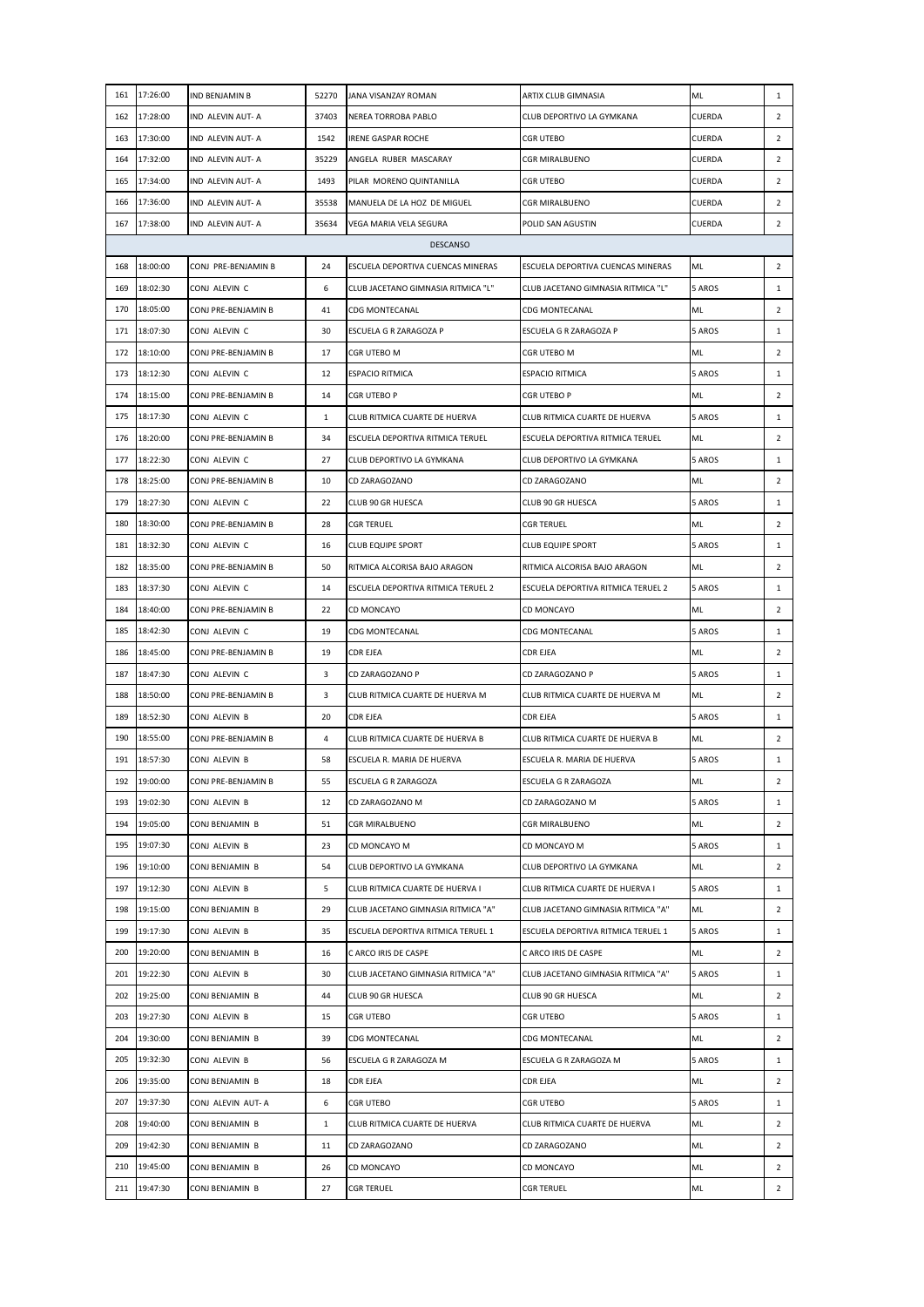

## **PALACIO MUNICIPAL DE DEPORTES (ZARAGOZA) DOMINGO, 29 DE MAYO DE 2022 FASE FINAL TROFEO DE ARAGÓN DE PROMOCION 2022**



| N <sup>o</sup><br>ORD. | <b>HORA</b> | <b>CATEGORIA</b>      | <b>DORSAL</b> | <b>NOMBRE</b>                      | <b>CLUB</b>                                | <b>APARATO</b> | <b>JUR</b>     |
|------------------------|-------------|-----------------------|---------------|------------------------------------|--------------------------------------------|----------------|----------------|
| 212                    | 9:00:00     | IND INFANTIL C        | 70677         | SONIA PUEYO CAÑADAS                | RITMICA ALCORISA BAJO ARAGON               | ARO            | 1              |
| 213                    | 9:02:00     | IND CADETE C          | 18090         | NATALIA DOÑATE MARTIN              | ESCUELA DEPORTIVA RITMICA TERUEL           | <b>CINTA</b>   | $\overline{2}$ |
| 214                    | 9:04:00     | IND INFANTIL C        | 60223         | ANNA LENA ROTHMANN GIMENEZ         | RITMICA MUDEJAR                            | ARO            | $\mathbf{1}$   |
| 215                    | 9:06:00     | IND CADETE C          | 60289         | LUCIA FRANCO GERMES                | RITMICA MUDEJAR                            | <b>CINTA</b>   | $\overline{2}$ |
| 216                    | 9:08:00     | IND INFANTIL C        | 1808          | PAULA DE JUAN YUSTE                | CLUB JACETANO GIMNASIA RITMICA             | ARO            | $\mathbf{1}$   |
| 217                    | 9:10:00     | IND CADETE C          | 8786          | CANDELA MARZO FOLGUERA             | RITMICA MUDEJAR                            | <b>CINTA</b>   | $\overline{2}$ |
| 218                    | 9:12:00     | IND INFANTIL C        | 52256         | CARLA LOPEZ MINGUEZ                | ESCUELA R. MARIA DE HUERVA                 | ARO            | 1              |
| 219                    | 9:14:00     | IND CADETE C          | 70229         | MARIA DEL PILAR SIMON CORONA       | RITMICA MUDEJAR                            | <b>CINTA</b>   | $\overline{2}$ |
| 220                    | 9:16:00     | IND INFANTIL C        | 67484         | NOELIA LOPEZ MARTINEZ              | RITMICA MUDEJAR                            | ARO            | 1              |
| 221                    | 9:18:00     | IND CADETE C          | 12610         | <b>BRENDA GIMBERT BELART</b>       | RITMICA ALCORISA BAJO ARAGON               | <b>CINTA</b>   | $\overline{2}$ |
| 222                    | 9:20:00     | IND INFANTIL C        | 10189         | AROA HERNANDEZ SANCHEZ             | RITMICA MUDEJAR                            | ARO            | 1              |
| 223                    | 9:22:00     | IND CADETE C          | 67892         | MARTINA MOLI PLA                   | CLUB L'HORTÀS TAMARITE                     | <b>CINTA</b>   | $\overline{2}$ |
| 224                    | 9:24:00     | IND INFANTIL C        | 34633         | CARLA DIAZ JURADO                  | POLID SAN AGUSTIN                          | ARO            | 1              |
| 225                    | 9:26:00     | IND CADETE C          | 33765         | LAIA PUYOL ESPINOSA                | C ARCO IRIS DE CASPE                       | <b>CINTA</b>   | $\overline{2}$ |
| 226                    | 9:28:00     | IND INFANTIL C        | 2261          | INES HERNANDEZ JIMENEZ             | CGR MIRALBUENO                             | ARO            | 1              |
| 227                    | 9:30:00     | IND CADETE C          | 37389         | MARIA RUIZ POZO                    | RITMICA ALCORISA BAJO ARAGON               | <b>CINTA</b>   | $\overline{2}$ |
| 228                    | 9:32:00     | IND INFANTIL C        | 2735          | <b>IRENE GOMEZ VALERA</b>          | A.D. PIRINEOS-SAGRADO CORAZON              | ARO            | 1              |
| 229                    | 9:34:00     | IND CADETE C          | 34135         | <b>ISABEL GAUDES HERNANDEZ</b>     | RITMICA MUDEJAR                            | <b>CINTA</b>   | $\overline{2}$ |
| 230                    | 9:36:00     | IND INFANTIL C        | 33808         | CARLOTA PILAR FERNANDEZ PLAZA      | <b>ESPACIO RITMICA</b>                     | ARO            | $\mathbf{1}$   |
| 231                    | 9:38:00     | IND CADETE B          | 57917         | AMELIA GORSKI BOBROWSKA            | <b>ESPACIO RITMICA</b>                     | <b>CINTA</b>   | $\overline{2}$ |
| 232                    | 9:40:00     | IND INFANTIL C        | 5726          | ELENA LASOBRAS ACIN                | CDR EJEA                                   | ARO            | $\mathbf{1}$   |
| 233                    | 9:42:00     | IND CADETE B          | 35546         | MARTA MEGINO BLASCO                | CGR MIRALBUENO                             | <b>CINTA</b>   | $\overline{2}$ |
| 234                    | 9:44:00     | IND INFANTIL B        | 7167          | ADRIANA LOPEZ HERRERA              | ESCUELA DEPORTIVA CUENCAS MINERAS          | ARO            | 1              |
| 235                    | 9:46:00     | <b>IND CADETE B</b>   | 8006          | MARTA TOBAJAS ADRADA               | CDG MONTECANAL                             | <b>CINTA</b>   | $\overline{2}$ |
| 236                    | 9:48:00     | IND INFANTIL B        | 67123         | CLAUDIA VELASCO BLASCO             | CLUB SPORTING ZARAGOZA GIMNASIA<br>RITMICA | ARO            | 1              |
| 237                    | 9:50:00     | IND CADETE B          | 70615         | CLARA LORENTE CONEJERO             | ESCUELA G R ZARAGOZA                       | <b>CINTA</b>   | $\overline{2}$ |
| 238                    | 9:52:00     | <b>IND INFANTIL B</b> | 50259         | ROCIO BARCELONA GARCIA             | ESCUELA R. MARIA DE HUERVA                 | ARO            | 1              |
| 239                    | 9:54:00     | <b>IND CADETE B</b>   | 36270         | <b>ISABEL QUERALT LAFUENTE</b>     | POLID SAN AGUSTIN                          | <b>CINTA</b>   | $\overline{2}$ |
| 240                    | 9:56:00     | IND INFANTIL B        | 60290         | <b>NOELIA BORT PINA</b>            | RITMICA MUDEJAR                            | ARO            | 1              |
| 241                    | 9:58:00     | <b>IND CADETE B</b>   | 5832          | MARIA ISABELLA VOICULESCU          | CDR EJEA                                   | <b>CINTA</b>   | $\overline{2}$ |
| 242                    | 10:00:00    | <b>IND INFANTIL B</b> | 3808          | BERTA QUINTANS ROQUETA             | CLUB JACETANO GIMNASIA RITMICA             | ARO            | 1              |
| 243                    | 10:02:00    | IND CADETE B          | 1708          | CARLOTA VILELLA ORTEGA             | CGR MIRALBUENO                             | <b>CINTA</b>   | $\overline{2}$ |
| 244                    | 10:04:00    | <b>IND INFANTIL B</b> | 35323         | CARLOTA SALINAS LECIÑENA           | POLID SAN AGUSTIN                          | ARO            | $\mathbf{1}$   |
| 245                    | 10:06:00    | <b>IND CADETE B</b>   | 12689         | JULIA SERRANO LAHOZ                | RITMICA ALCORISA BAJO ARAGON               | <b>CINTA</b>   | $\overline{2}$ |
| 246                    | 10:08:00    | IND INFANTIL B        | 2331          | INES ESTOPIÑAN SORIANO             | CLUB RITMICA CALASANZ                      | ARO            | $\mathbf{1}$   |
| 247                    | 10:10:00    | IND CADETE B          | 67428         | CAROLINA GOMEZ FRANCO              | ESCUELA G R ZARAGOZA                       | <b>CINTA</b>   | $\overline{2}$ |
| 248                    | 10:12:00    | IND INFANTIL B        | 10550         | CELIA NUÑEZ ELIAS                  | ESCUELA G R ZARAGOZA                       | ARO            | 1              |
| 249                    | 10:14:00    | IND CADETE AUT- A     | 1721          | <b>INES PARDOS LAIN</b>            | CGR MIRALBUENO                             | <b>CINTA</b>   | $\overline{2}$ |
| 250                    | 10:16:00    | IND INFANTIL B        | 58445         | VEGA TORRENS TOLOSANA              | CLUB 90 GR HUESCA                          | ARO            | 1              |
| 251                    | 10:18:00    | IND CADETE AUT- A     | 9235          | JULIA SANGUESA SANGUESA            | ESCUELA DEPORTIVA CUENCAS MINERAS          | <b>CINTA</b>   | 2              |
| 252                    | 10:20:00    | <b>IND INFANTIL B</b> | 2258          | SILVIA FERRANDO GOYANES            | CGR MIRALBUENO                             | ARO            | $\mathbf{1}$   |
| 253                    | 10:22:00    | IND CADETE AUT- A     | 72119         | ALBA JIAGUO HINOJOSA PÉREZ         | CGR. AMANTES                               | <b>CINTA</b>   | $\overline{2}$ |
| 254                    | 10:24:00    | IND INFANTIL AUT- A   | 71135         | IZARBE LOPEZ FERNANDEZ             | ESCUELA DEPORTIVA RITMICA TERUEL           | ARO            | $\mathbf{1}$   |
| 255                    | 10:26:00    | IND CADETE AUT- A     | 7132          | ARIADNA GIL VIDAL                  | ESCUELA DEPORTIVA CUENCAS MINERAS          | <b>CINTA</b>   | $\overline{2}$ |
| 256                    | 10:28:00    | IND INFANTIL AUT- A   | 52928         | ANDRADA ANA MARIA POP POP          | CGR. AMANTES                               | ARO            | 1              |
| 257                    | 10:30:00    | IND CADETE AUT- A     | 6346          | ELSA GOMEZ GRIMA                   | CD ZARAGOZANO                              | <b>CINTA</b>   | 2              |
| 258                    | 10:32:00    | IND INFANTIL AUT- A   | 3786          | SELENE LOPEZ MARTINEZ              | CLUB DEPORTIVO LA GYMKANA                  | ARO            | $\mathbf{1}$   |
| 259                    | 10:34:00    | IND CADETE AUT- A     | 1996          | ABRIL BARBERAN CASANOVA            | C ARCO IRIS DE CASPE                       | CINTA          | $\overline{2}$ |
| 260                    | 10:36:00    | IND INFANTIL AUT- A   | 34625         | MARIA DE LAS MERCEDES GARCIA ZABAL | POLID SAN AGUSTIN                          | ARO            | $\mathbf{1}$   |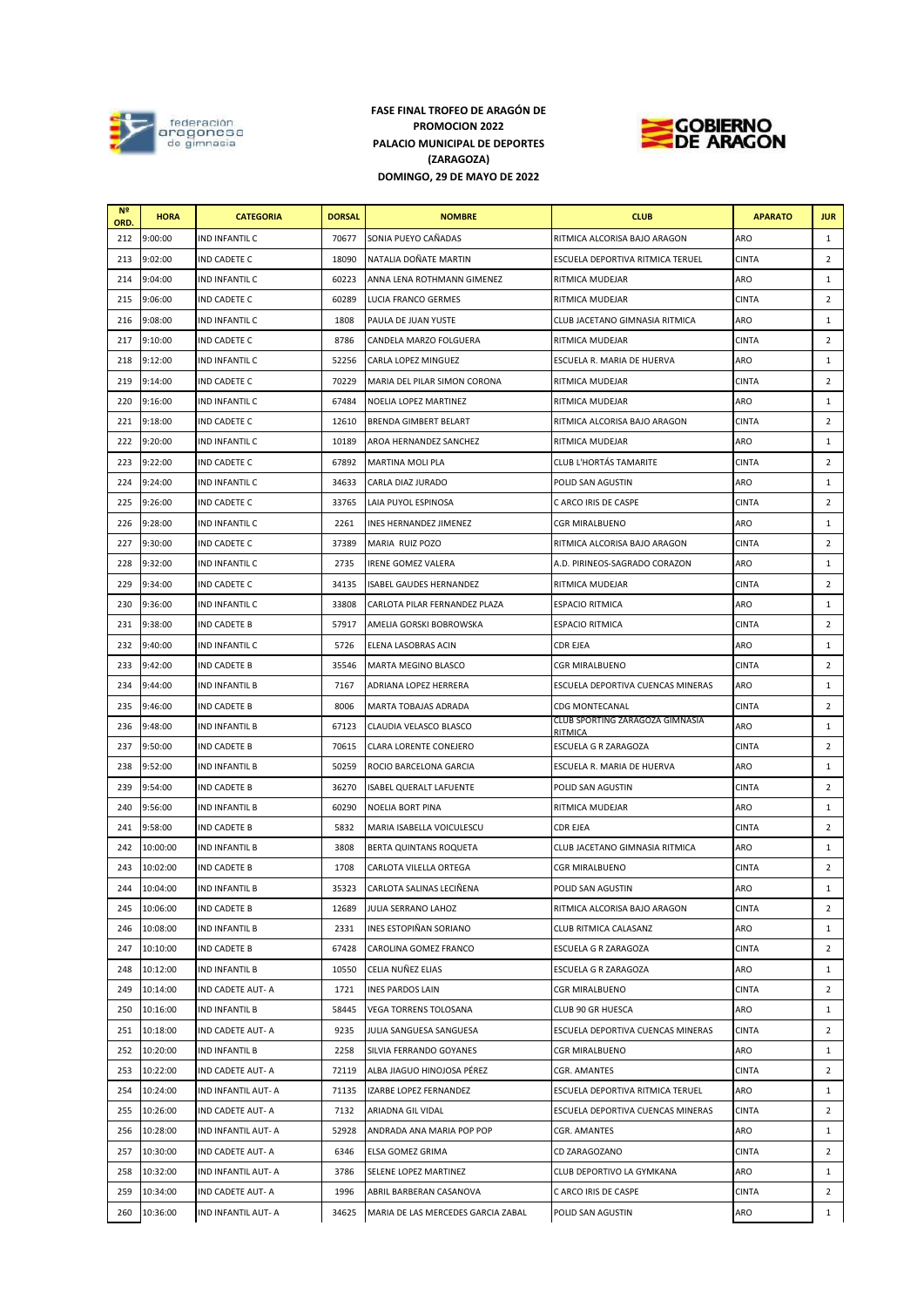| 261        | 10:38:00             | IND CADETE AUT- A                | 4757           | AINARA LAHOZ PEREZ                         | CD ZARAGOZANO                              | <b>CINTA</b>                 | $\overline{2}$ |
|------------|----------------------|----------------------------------|----------------|--------------------------------------------|--------------------------------------------|------------------------------|----------------|
| 262        | 10:40:00             | IND INFANTIL AUT- A              | 3797           | MARTINA PEREZ GUTIERREZ                    | CLUB DEPORTIVO LA GYMKANA                  | ARO                          | $\mathbf{1}$   |
| 263        | 10:42:00             | IND CADETE AUT- A                | 31193          | <b>CARMEN ASPAS LOPEZ</b>                  | <b>CGR TERUEL</b>                          | <b>CINTA</b>                 | $\overline{2}$ |
| 264        | 10:44:00             | IND INFANTIL AUT- A              | 70669          | CAROLINA TOMAS FORTUNA                     | C ARCO IRIS DE CASPE                       | ARO                          | $\mathbf{1}$   |
| 265        | 10:46:00             | IND CADETE AUT- A                | 11104          | SIRA SANZ LACRUZ                           | ESCUELA G R ZARAGOZA                       | <b>CINTA</b>                 | $\overline{2}$ |
| 266        | 10:48:00             | IND INFANTIL AUT- A              | 36125          | LAURA JUSTE PIQUERAS                       | CD ZARAGOZANO                              | ARO                          | $\mathbf{1}$   |
| 267        | 10:50:00             | IND INFANTIL AUT- A              | 71142          | ELIA HERNANDEZ MARTIN                      | ESCUELA DEPORTIVA RITMICA TERUEL           | ARO                          | $\mathbf{1}$   |
| 268        | 10:52:00             | IND INFANTIL AUT- A              | 2218           | IXEYA GUTIERREZ ORDOÑEZ                    | CGR UTEBO                                  | ARO                          | $\mathbf{1}$   |
|            |                      |                                  |                | <b>DESCANSO</b>                            |                                            |                              |                |
| 269        | 11:30:00             | CONJ INFANTIL C                  | 25             | ESCUELA DEPORTIVA CUENCAS MINERAS          | ESCUELA DEPORTIVA CUENCAS MINERAS          | 5 PELOTAS                    | $\overline{2}$ |
| 270        | 11:33:00             | CONJ CADETE C                    | $\overline{7}$ | <b>CDR EJEA</b>                            | CDR EJEA                                   | 10 MAZAS                     | $\overline{2}$ |
| 271        | 11:36:00             | CONJ INFANTIL C                  | 17             | CGR MIRALBUENO A                           | CGR MIRALBUENO A                           | 5 PELOTAS                    | $\overline{2}$ |
| 272        | 11:39:00             | CONJ CADETE C                    | 9              | DEPORTIVO SANSUEÑA P                       | DEPORTIVO SANSUEÑA P                       | 10 MAZAS                     | $\mathbf{1}$   |
| 273        | 11:42:00             | CONJ INFANTIL C                  | 15             | <b>CLUB EQUIPE SPORT</b>                   | <b>CLUB EQUIPE SPORT</b>                   | 5 PELOTAS                    | $\overline{2}$ |
| 274        | 11:45:00             | CONJ CADETE C                    | 4              | CLUB SPORTING ZARAGOZA GIMNASIA<br>RITMICA | CLUB SPORTING ZARAGOZA GIMNASIA<br>RITMICA | 10 MAZAS                     | 1              |
| 275        | 11:48:00             | CONJ INFANTIL C                  | 32             | ESCUELA G R ZARAGOZA                       | ESCUELA G R ZARAGOZA                       | <b>5 PELOTAS</b>             | $\overline{2}$ |
| 276        | 11:51:00             | CONJ CADETE C                    | 20             | CDG MONTECANAL                             | CDG MONTECANAL                             | 10 MAZAS                     | $\mathbf{1}$   |
| 277        | 11:54:00             | CONJ INFANTIL C                  | 31             | A.D. CORAZONISTAS                          | A.D. CORAZONISTAS                          | 5 PELOTAS                    | $\overline{2}$ |
| 278        | 11:57:00             | CONJ CADETE C                    | 23             | CLUB 90 GR HUESCA                          | CLUB 90 GR HUESCA                          | 10 MAZAS                     | $\mathbf{1}$   |
| 279        | 12:00:00             | CONJ INFANTIL C                  | 5              | CLUB JACETANO GIMNASIA RITMICA             | CLUB JACETANO GIMNASIA RITMICA             | 5 PELOTAS                    | $\overline{2}$ |
| 280        | 12:03:00             | CONJ CADETE C                    | 21             | CGR MIRALBUENO A                           | CGR MIRALBUENO A                           | 10 MAZAS                     | $\mathbf{1}$   |
| 281        | 12:06:00             | CONJ INFANTIL C                  | 18             | CDG MONTECANAL                             | CDG MONTECANAL                             | 5 PELOTAS                    | $\overline{2}$ |
| 282        | 12:09:00             | CONJ CADETE C                    | 2              | A.D. PIRINEOS-SAGRADO CORAZON P            | A.D. PIRINEOS-SAGRADO CORAZON P            | 10 MAZAS                     | 1              |
| 283        | 12:12:00             | CONJ INFANTIL C                  | 10             | CLUB RITMICA CALASANZ                      | CLUB RITMICA CALASANZ                      | 5 PELOTAS                    | $\overline{2}$ |
| 284        | 12:15:00             | CONJ CADETE C                    | 13             | ESCUELA DEPORTIVA RITMICA TERUEL           | ESCUELA DEPORTIVA RITMICA TERUEL           | 10 MAZAS                     | $\mathbf{1}$   |
| 285        | 12:18:00             | CONJ INFANTIL C                  | 11             | <b>ESPACIO RITMICA</b>                     | <b>ESPACIO RITMICA</b>                     | 5 PELOTAS                    | $\overline{2}$ |
| 286        | 12:21:00             | CONJ CADETE B                    | 36             | POLID SAN AGUSTIN                          | POLID SAN AGUSTIN                          | 10 MAZAS                     | $\mathbf{1}$   |
| 287        | 12:24:00             | CONJ INFANTIL C                  | 8              | CDR EJEA                                   | CDR EJEA                                   | 5 PELOTAS                    | $\overline{2}$ |
| 288        | 12:27:00             | CONJ CADETE B                    | 47             | CGR MIRALBUENO M                           | CGR MIRALBUENO M                           | 10 MAZAS                     | $\mathbf{1}$   |
| 289        | 12:30:00             | CONJ INFANTIL B                  | $\overline{2}$ | CLUB RITMICA CUARTE DE HUERVA B            | CLUB RITMICA CUARTE DE HUERVA B            | <b>5 PELOTAS</b>             | $\overline{2}$ |
| 290        | 12:33:00             | CONJ CADETE B                    | 8              | A.D. PIRINEOS-SAGRADO CORAZON              | A.D. PIRINEOS-SAGRADO CORAZON              | 10 MAZAS                     | $\mathbf{1}$   |
| 291        | 12:36:00             | CONJ INFANTIL B                  | 43             | C 2000 GR BARBASTRO                        | C 2000 GR BARBASTRO                        | <b>5 PELOTAS</b><br>10 MAZAS | $\overline{2}$ |
| 292<br>293 | 12:39:00<br>12:42:00 | CONJ CADETE B<br>CONJ INFANTIL B | 46             | ARTIX CLUB GIMNASIA<br>CD MONCAYO          | ARTIX CLUB GIMNASIA<br>CD MONCAYO          | <b>5 PELOTAS</b>             | $\mathbf{1}$   |
|            |                      |                                  | 25             |                                            |                                            |                              | $\overline{2}$ |
| 294        | 12:45:00             | CONJ CADETE B                    | 38             | <b>CLUB EQUIPE SPORT</b>                   | <b>CLUB EQUIPE SPORT</b>                   | 10 MAZAS                     | $\mathbf{1}$   |
| 295        | 12:48:00             | CONJ INFANTIL B                  | 60             | CLUB RITMICA CUARTE DE HUERVA I M          | CLUB RITMICA CUARTE DE HUERVA I M          | <b>5 PELOTAS</b>             | $\overline{2}$ |
| 296        | 12:51:00             | CONJ CADETE B                    | 32             | <b>ESPACIO RITMICA</b>                     | <b>ESPACIO RITMICA</b>                     | 10 MAZAS                     | $\mathbf{1}$   |
| 297        | 12:54:00             | CONJ INFANTIL B                  | 7              | CLUB RITMICA CUARTE DE HUERVA I            | CLUB RITMICA CUARTE DE HUERVA I            | 5 PELOTAS                    | $\overline{2}$ |
| 298        | 12:57:00             | CONJ CADETE B                    | 21             | DEPORTIVO SANSUEÑA                         | DEPORTIVO SANSUEÑA                         | 10 MAZAS                     | $\mathbf{1}$   |
| 299        | 13:00:00             | CONJ INFANTIL B                  | 13             | CD ZARAGOZANO                              | CD ZARAGOZANO                              | 5 PELOTAS                    | $\overline{2}$ |
| 300        | 13:03:00             | CONJ CADETE B                    | 42             | C 2000 GR BARBASTRO                        | C 2000 GR BARBASTRO                        | 10 MAZAS                     | $\mathbf{1}$   |
| 301        | 13:06:00             | CONJ INFANTIL B                  | 48             | CGR MIRALBUENO M                           | CGR MIRALBUENO M                           | 5 PELOTAS                    | $\overline{2}$ |
| 302        | 13:09:00             | CONJ CADETE AUT- A               | 15             | CGR MIRALBUENO                             | CGR MIRALBUENO                             | 10 MAZAS                     | $\mathbf{1}$   |
| 303        | 13:12:00             | CONJ INFANTIL B                  | 45             | ARTIX CLUB GIMNASIA                        | ARTIX CLUB GIMNASIA                        | <b>5 PELOTAS</b>             | $\overline{2}$ |
| 304        | 13:15:00             | CONJ CADETE AUT-A                | 3              | CD ZARAGOZANO                              | CD ZARAGOZANO                              | 10 MAZAS                     | $\mathbf{1}$   |
| 305        | 13:18:00             | CONJ INFANTIL AUT-A              | $\overline{2}$ | CD ZARAGOZANO                              | CD ZARAGOZANO                              | 5 PELOTAS                    | $\overline{2}$ |
| 306        | 13:21:00             | CONJ INFANTIL AUT- A             | 5              | <b>CGR UTEBO</b>                           | CGR UTEBO                                  | 5 PELOTAS                    | $\overline{2}$ |
| 307        | 13:24:00             | CONJ INFANTIL AUT- A             | 16             | CLUB DEPORTIVO LA GYMKANA                  | CLUB DEPORTIVO LA GYMKANA                  | <b>5 PELOTAS</b>             | $\overline{2}$ |
| 308        | 13:27:00             | CONJ INFANTIL AUT- A             | 19             | CGR. AMANTES                               | CGR. AMANTES                               | 5 PELOTAS                    | $\overline{2}$ |
| 309        | 13:30:00             | CONJ INFANTIL AUT-A              | 14             | CLUB 90 GR HUESCA                          | CLUB 90 GR HUESCA                          | 5 PELOTAS                    | $\overline{2}$ |
| 310        | 13:33:00             | CONJ INFANTIL AUT- A             | 9              | POLID SAN AGUSTIN                          | POLID SAN AGUSTIN                          | 5 PELOTAS                    | $\overline{2}$ |
| 311        | 13:36:00             | CONJ INFANTIL AUT- A             | 8              | ESCUELA DEPORTIVA RITMICA TERUEL           | ESCUELA DEPORTIVA RITMICA TERUEL           | 5 PELOTAS                    | $\overline{2}$ |
| 312        | 13:39:00             | CONJ INFANTIL AUT-A              | 12             | CGR MIRALBUENO                             | CGR MIRALBUENO                             | <b>5 PELOTAS</b>             | $\overline{2}$ |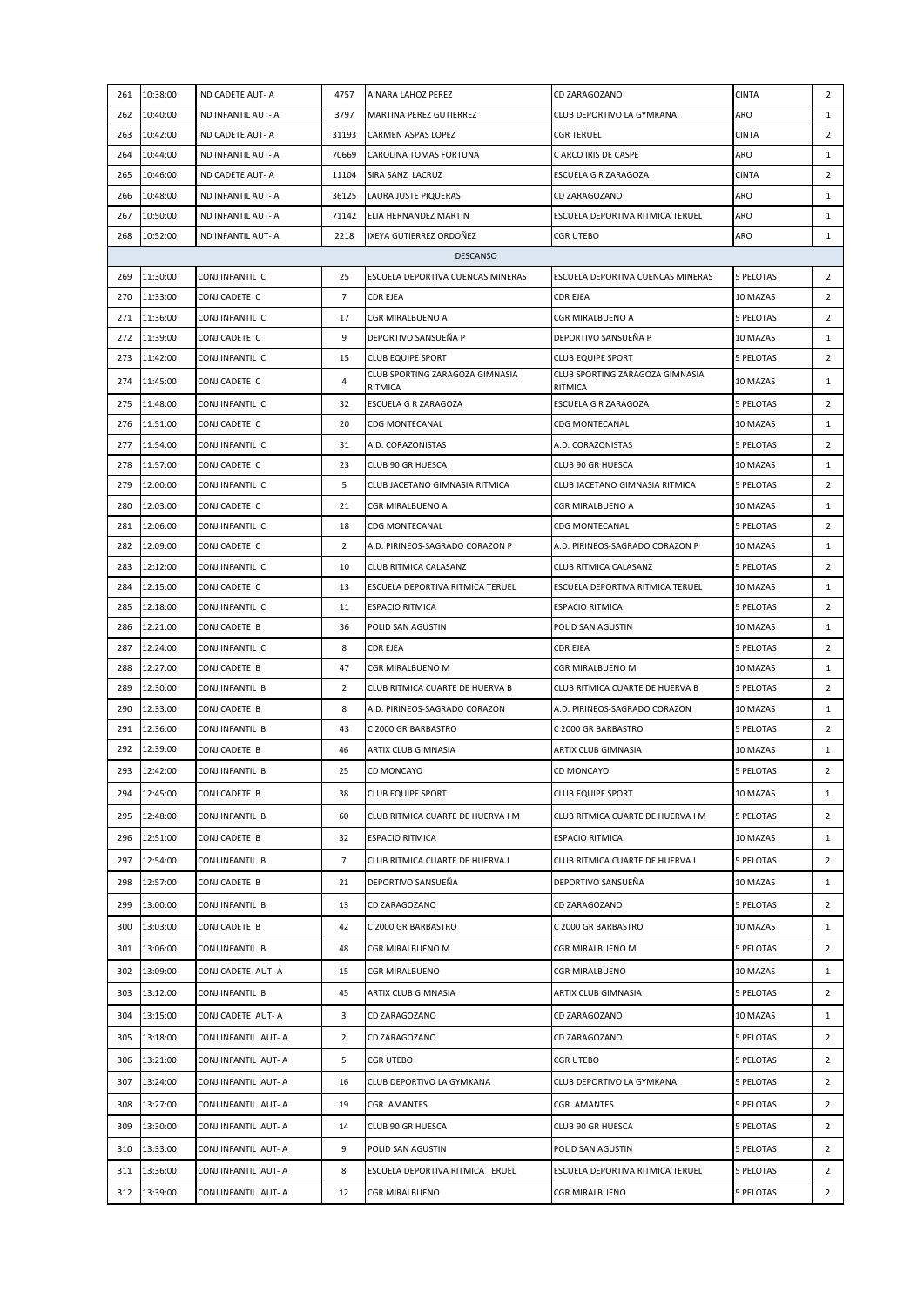|     |          |                       |       | JORNADA DE TARDE                   |                                                             |                |                |
|-----|----------|-----------------------|-------|------------------------------------|-------------------------------------------------------------|----------------|----------------|
| 313 | 15:30:00 | IND JUVENIL B         | 9685  | MARIA LOPEZ LECIÑENA               | CDR EJEA                                                    | PELOTA         | $\overline{2}$ |
| 314 | 15:32:00 | IND JUVENIL C         | 6022  | ANDREA CORTES PRAT                 | <b>ESPACIO RITMICA</b>                                      | PELOTA         | 1              |
| 315 | 15:34:00 | <b>IND JUVENIL B</b>  | 36212 | AINHOA EXPOSITO PASCUAL            | CD ZARAGOZANO                                               | PELOTA         | 2              |
| 316 | 15:36:00 | IND JUVENIL C         | 8684  | MONICA MADRE BARRERO               | CLUB RITMICA CALASANZ                                       | PELOTA         | 1              |
| 317 | 15:38:00 | IND JUVENIL B         | 51296 | JULIA MASTRAL LEJARRAGA            | CGR MIRALBUENO                                              | PELOTA         | 2              |
| 318 | 15:40:00 | IND JUVENIL C         | 12681 | ANA MUNIESA MARTIN                 | RITMICA ALCORISA BAJO ARAGON                                | PELOTA         | 1              |
| 319 | 15:42:00 | IND JUVENIL B         | 16434 | PILAR GUILLAMON DOMINGUEZ          | ESCUELA DEPORTIVA RITMICA TERUEL                            | PELOTA         | $\overline{2}$ |
| 320 | 15:44:00 | IND JUVENIL C         | 5810  | LUNA SANZ TOLOSANA                 | CDR EJEA                                                    | PELOTA         | $\mathbf{1}$   |
| 321 | 15:46:00 | <b>IND JUVENIL B</b>  | 4628  | INES CALLIZO HERNANDEZ             | DEPORTIVO SANSUEÑA                                          | PELOTA         | $\mathbf{1}$   |
| 322 | 15:48:00 | IND JUVENIL C         | 10847 | ALBA BORJA BAQUEDANO               | CDR EJEA                                                    | PELOTA         | $\mathbf{1}$   |
| 323 | 15:50:00 | IND JUVENIL B         | 44784 | MARIA BELEN SEGURA REQUENA         | CLUB 90 GR HUESCA                                           | PELOTA         | $\overline{2}$ |
| 324 | 15:52:00 | IND JUVENIL C         | 35733 | ENARA ALIANA DEL VAL               | POLID SAN AGUSTIN                                           | PELOTA         | $\mathbf{1}$   |
| 325 | 15:54:00 | <b>IND JUVENIL B</b>  | 10033 | CELIA ORTEGA CEBRIAN               | CLUB RITMICA CALASANZ                                       | PELOTA         | $\overline{2}$ |
| 326 | 15:56:00 | IND JUVENIL C         | 17410 | GALA CASTILLO RODRIGO              | POLID SAN AGUSTIN                                           | PELOTA         | $\mathbf{1}$   |
| 327 | 15:58:00 | IND JUVENIL B         | 10973 | JULIA MUÑOZ MORENO                 | CDG MONTECANAL                                              | PELOTA         | $\overline{2}$ |
| 328 | 16:00:00 | IND JUVENIL C         | 72475 | MARÍA LONCÁN GALINDO               | <b>ESPACIO RITMICA</b>                                      | PELOTA         | 1              |
| 329 | 16:02:00 | IND JUVENIL B         | 33893 | MAR SESE BERGUA                    | CLUB 90 GR HUESCA                                           | PELOTA         | $\overline{2}$ |
| 330 | 16:04:00 | IND JUVENIL C         | 71745 | CLARA SERRANO ALEJANDRE            | ARTIX CLUB GIMNASIA                                         | PELOTA         | $\mathbf{1}$   |
| 331 | 16:06:00 | IND JUVENIL B         | 5278  | COVADONGA ESCUDERO MONTON          | DEPORTIVO SANSUEÑA                                          | PELOTA         | $\overline{2}$ |
| 332 | 16:08:00 | IND JUVENIL C         | 16498 | ALBA BIEL YAGO                     | ESCUELA DEPORTIVA RITMICA TERUEL                            | PELOTA         | $\mathbf{1}$   |
| 333 | 16:10:00 | <b>IND JUVENIL B</b>  | 7102  | SILVIA HERRERO SANCHEZ             | <b>CLUB EQUIPE SPORT</b>                                    | PELOTA         | $\overline{2}$ |
| 334 | 16:12:00 | IND JUVENIL C         | 6281  | BEATRIZ SIERRA ALCUBIERRE          | <b>ESPACIO RITMICA</b>                                      | PELOTA         | $\mathbf{1}$   |
| 335 | 16:14:00 | IND JUVENIL B         | 4630  | SOFIA CALLIZO HERNANDEZ            | DEPORTIVO SANSUEÑA                                          | PELOTA         | $\overline{2}$ |
| 336 | 16:16:00 | IND JUVENIL C         | 58169 | VALERIA PEREZ AZUAJE               | ESCUELA DEPORTIVA RITMICA TERUEL                            | PELOTA         | $\mathbf{1}$   |
| 337 | 16:18:00 | IND JUVENIL AUT- A    | 68402 | PAULA FUMANAL JIMÉNEZ              | CDR EJEA                                                    | PELOTA         | $\overline{2}$ |
| 338 | 16:20:00 | IND JUVENIL C         | 1879  | ALMA MEDINA MAS                    | CGR MIRALBUENO                                              | PELOTA         | 1              |
| 339 | 16:22:00 | IND JUVENIL AUT- A    | 2012  | EVA OTAL BASTAROS                  | A.D. PIRINEOS-SAGRADO CORAZON                               | PELOTA         | $\overline{2}$ |
| 340 | 16:24:00 | IND JUVENIL C         | 67345 | BRISA VALENTINA CARRIZO            | C ARCO IRIS DE CASPE                                        | PELOTA         | 1              |
| 341 | 16:26:00 | IND JUVENIL AUT- A    | 4245  | CARMEN ALVEAR POZO                 | CLUB DEPORTIVO LA GYMKANA                                   | PELOTA         | $\overline{2}$ |
| 342 | 16:28:00 | IND JUVENIL BASE      | 10169 | SOFIA PASCUAL ALEGRE               | CDG MONTECANAL                                              | ARO            | $\,1$          |
| 343 | 16:30:00 | IND JUVENIL AUT- A    | 6949  | ANGELA VICENTE CANDIL              | DEPORTIVO SANSUEÑA                                          | PELOTA         | $\overline{2}$ |
| 344 | 16:32:00 | IND JUVENIL BASE      | 10993 | AINHOA REGUERA NAVARRETE           | ESCUELA DEPORTIVA CUENCAS MINERAS                           | ARO            | 1              |
| 345 | 16:34:00 | IND JUVENIL AUT- A    | 2705  | LIDIA COBOS ACIN                   | A.D. PIRINEOS-SAGRADO CORAZON                               | PELOTA         | $\overline{2}$ |
| 346 | 16:36:00 | IND JUVENIL BASE      | 67630 | LAURA ELENA IONUT                  | CGR UTEBO                                                   | ARO            | 1              |
| 347 | 16:38:00 | IND JUVENIL AUT- A    | 7745  | SILVIA SOLANAS CASANOVA            | A.D. CORAZONISTAS                                           | PELOTA         | $\overline{2}$ |
| 348 | 16:40:00 | IND JUVENIL BASE      | 4217  | JULIA AZNAR PEREZ                  | CLUB DEPORTIVO LA GYMKANA                                   | ARO            | $\mathbf{1}$   |
| 349 | 16:42:00 | IND JUVENIL AUT- A    | 69426 | ALBA DOBON ESCUSOL                 | CGR TERUEL                                                  | PELOTA         | 2              |
| 350 | 16:44:00 | IND JUVENIL BASE      | 1797  | NEREA ALONSO GONZALEZ              | CLUB JACETANO GIMNASIA RITMICA                              | ARO            | 1              |
| 351 | 16:46:00 | IND JUVENIL AUT- A    | 8452  | AINOA MARTOS CARRION               | CLUB 90 GR HUESCA                                           | PELOTA         | $\overline{2}$ |
| 352 | 16:48:00 | IND JUVENIL BASE      | 7204  | CRISTINA PARICIO OLIVAN            | <b>CLUB EQUIPE SPORT</b><br>CLUB SPORTING ZARAGOZA GIMNASIA | ARO            | $\mathbf{1}$   |
| 353 | 16:50:00 | IND JUVENIL AUT- A    | 67306 | PILAR FANLO RUBIO                  | RITMICA                                                     | PELOTA         | $\overline{2}$ |
| 354 | 16:52:00 | IND JUVENIL BASE      | 3594  | ROSA MANZANEDO MARUENDA            | CLUB JACETANO GIMNASIA RITMICA                              | ARO            | $\mathbf{1}$   |
| 355 | 16:54:00 | IND JUVENIL AUT- A    | 17350 | ELISA MARIA CARO MARTINEZ-BERGANZA | POLID SAN AGUSTIN                                           | PELOTA         | $\overline{2}$ |
| 356 | 16:56:00 | IND JUVENIL BASE      | 7106  | CRISTINA GEA PARDOS                | <b>CLUB EQUIPE SPORT</b>                                    | ARO            | 1              |
| 357 | 16:58:00 | IND JUVENIL Copa Base | 2758  | ELENA DE DIEGO ESCRIBANO           | CGR MIRALBUENO                                              | PELOTA         | $\overline{2}$ |
| 358 | 17:00:00 | IND JUVENIL BASE      | 7116  | SILVIA ALVAREZ TENA                | <b>CLUB EQUIPE SPORT</b>                                    | ARO            | $\mathbf{1}$   |
|     |          |                       |       | <b>DESCANSO</b>                    |                                                             |                |                |
| 359 | 17:30:00 | CONJ JUVENIL B        | 31    | CLUB L'HORTÁS TAMARITE             | CLUB L'HORTÁS TAMARITE                                      | 3 AROS 4 MAZAS | $\mathbf{1}$   |